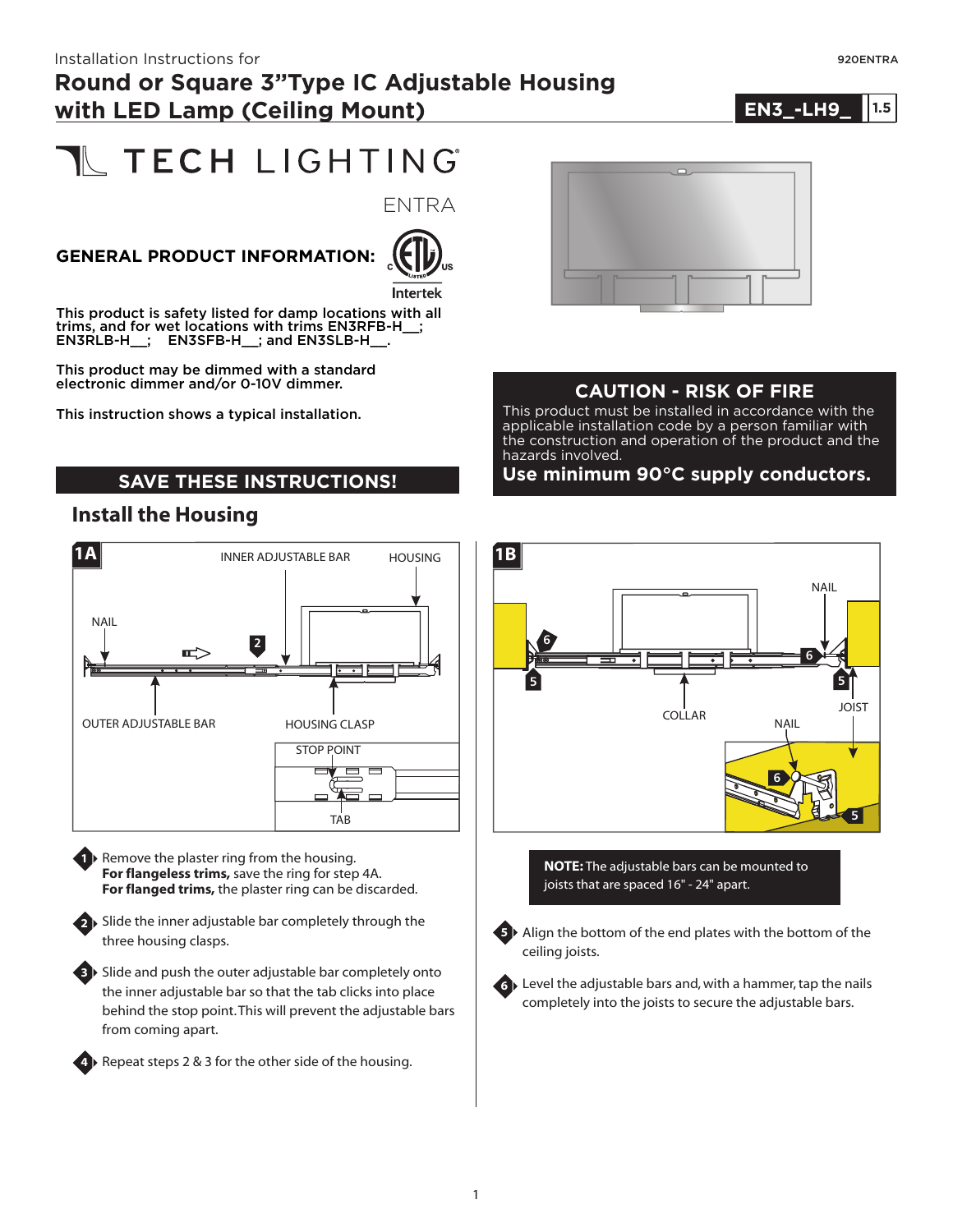

**7** Adjust the collar's position (horizontal position) by sliding the housing on adjustable bars.

When the desired location is achieved, tighten the two self **8** tapping screws to lock the housing onto the adjustable bars. **Note:** This housing has one internal and one external self tapping screw.

**NOTE:** Notches in collar can be used to align multiple housings using a laser or string.

**NOTE:** Square collar can be adjusted to account for slight rotational misalignment between multiple housings. To adjust, loosen the two Phillips screws, rotate the collar by hand, and retighten the screws.

#### **Connect Power to the Housing**



**1** Push the tab on the housing electrical box up and remove the electrical box cover.





**2** Install the conduit to the housing electrical box.

**3** Run the power line wires into the housing electrical box.

**NOTE:** When a fixture is installed in a location that requires servicing from below the ceiling through the fixture aperture, the branch circuit connections need to be able to be brought out through the aperture.To accomplish this, an NM type cable in conjunction with snap-in/push-in connectors must be used and a 12" service loop must be left available outside of the fixture housing wiring compartment to allow additional branch circuit wiring to be pulled through the snap-in/push-in connector and extended out through the aperture below ceiling level.

**WARNING: RISK OF FIRE:** When using the housing electrical box for power feed through, use **MAX** 4 - #12 AWG, or 6 - #14 AWG branch circuit wires.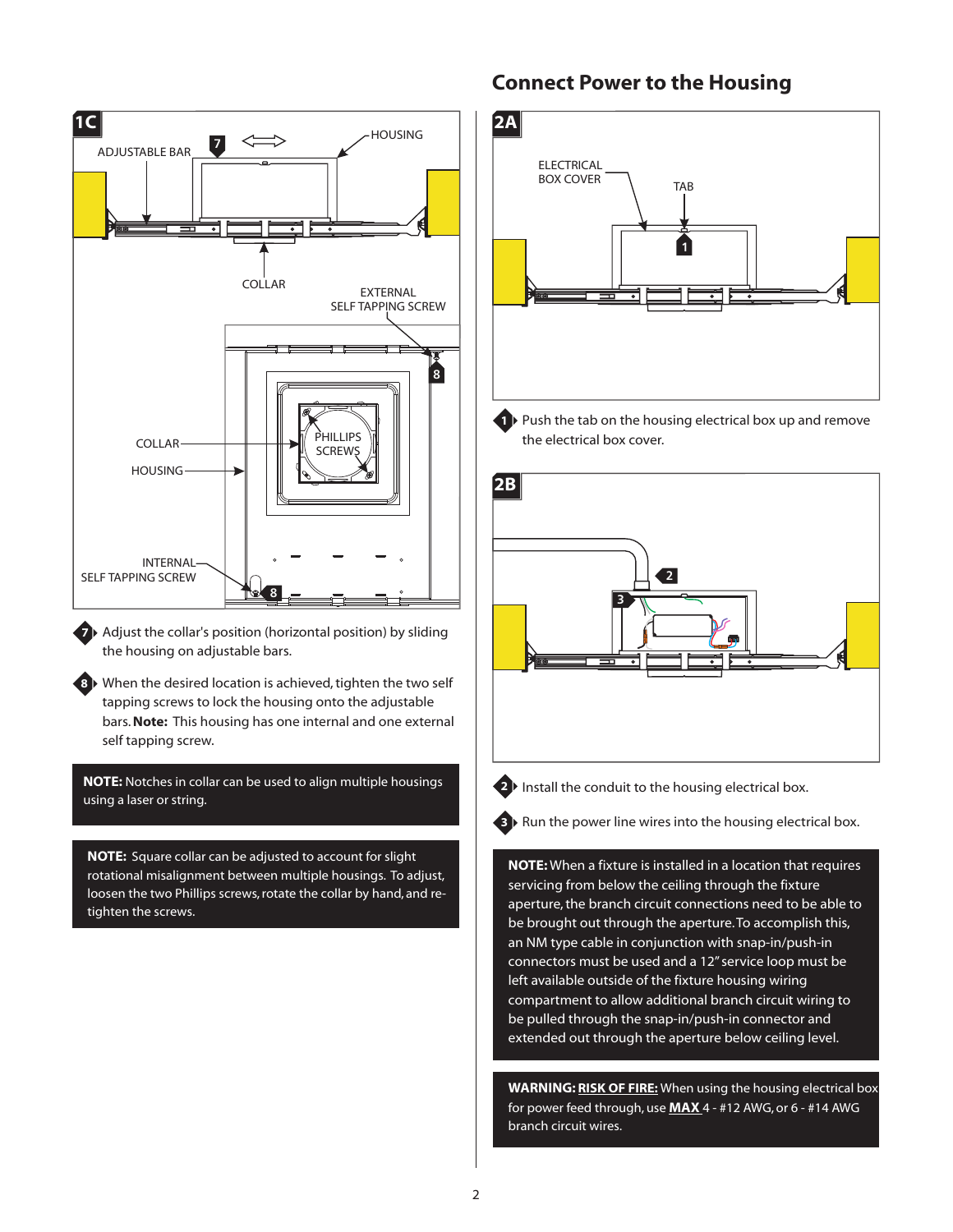

Make sure that housing is grounded in accordance with local electrical codes.

**4**

**5**

**6**

**7**

**8**

Connect the neutral power line wire to the white driver wire with a wire nut.

Connect the hot power line wire to the black driver wire with a wire nut.

For 0-10V dimming, use the purple and gray/pink wire to connect to a compatible dimmer. If 0-10V dimming is not being used, make sure the purple and gray/pink wires are capped off.

Replace the electrical box cover. Make sure that the top edge of the cover snaps under the tab.

### **Install Drywall**



**1** Mark an appropriate sized diameter circle or square on drywall. Cut out the marked section. Note: The drywall may be cut by running a 1/8" RotoZip around the outside of the collar.



**2** Align the cut out section of drywall with the collar and install drywall.

**For flanged trim installations,** insert the provided paint **3** shield and paint ceiling as needed. Remove shield after painting.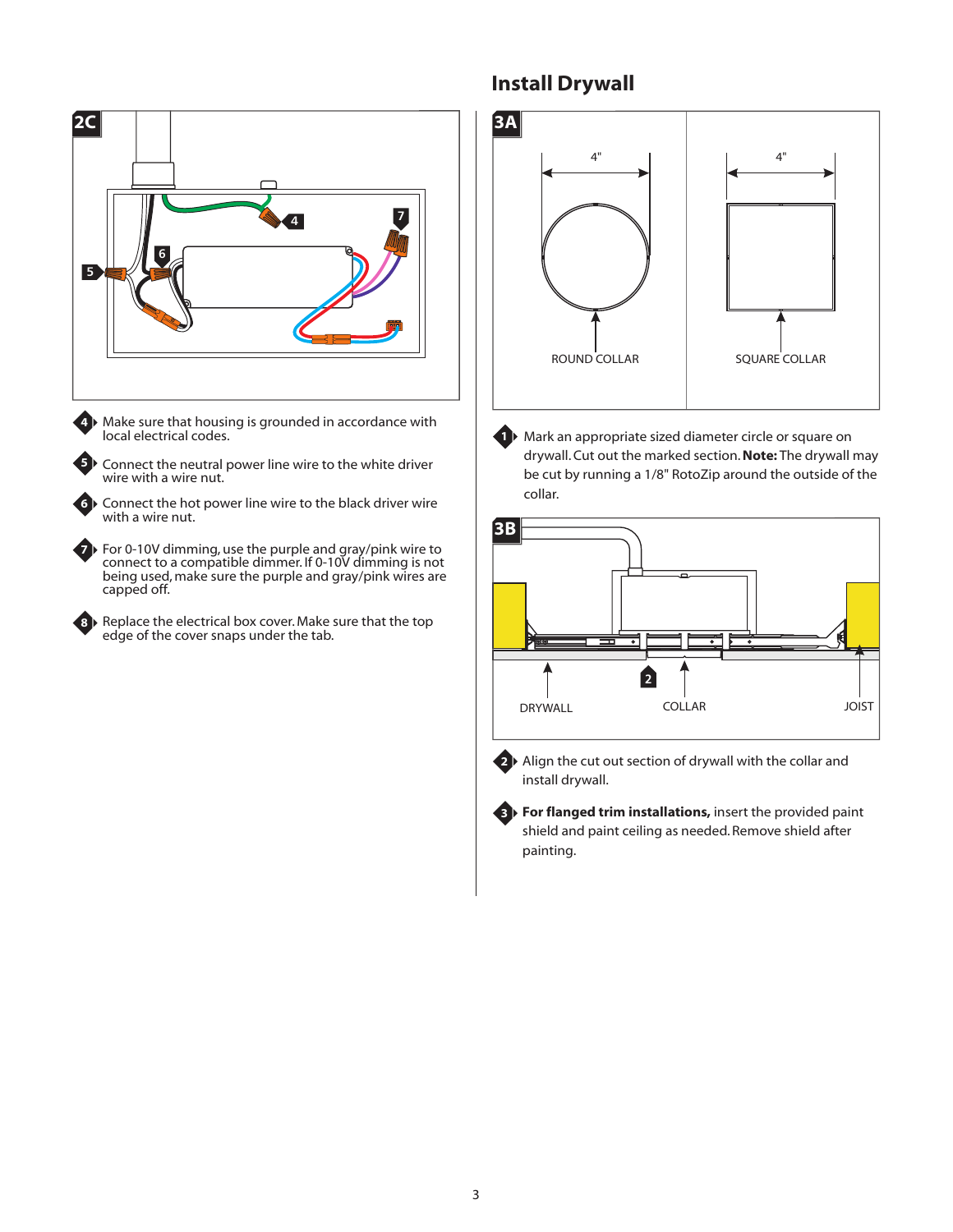#### **Install the Plaster Ring (Flangeless Version Only)**



**1** Align the plaster ring tabs with the slots in the housing. Push the tabs up through the slots and bring the plaster ring flush to the ceiling. All four alignment tabs must be on the inside of the collar and through the slots. The plaster ring should be centered to the housing aperture.

**ROUND PLASTER RING SQUARE PLASTER RING** SCREW **SCREW 2 2**  $\frac{1}{2}$  $\overline{\circ}$  $\overline{\bullet}$  $\overline{\phantom{a}}$ 。。<br>。。 n ۰ ۰o ัด ้ด **2** ۰c  $\circ \, \circ \, \circ \, \circ$ d ö 'e **2 2**  $\ddot{\mathbf{o}}$ Ó ٠c Ó ö  $\circ$ ö ۰o **2**  $\overline{\circ}$ ò ö ō ່໐ **2 2**

**2** Secure the plaster ring in place with the four provided selfdrilling screws appropriate for your drywall thickness.The four mounting holes on the ring are smaller than the plaster holes. Make sure that the screws penetrate through the fixture housing.

For 1/2 or 5/8 drywall, use 1.25" self-drilling screws. For 3/4, 7/8, or 1" drywall, use 1.5" self-drilling screws.

**NOTE:** Do not overtighten the screws! Overtightening may warp the plaster ring, causing an uneven ceiling surface. If the plate becomes warped, back the screws out until the plate sits flush to the ceiling.



**3** The top portion of the alignment tabs on the plaster ring should be broken off to avoid interference with the light module. Bend the tabs back and forth inside the housing to break the tabs.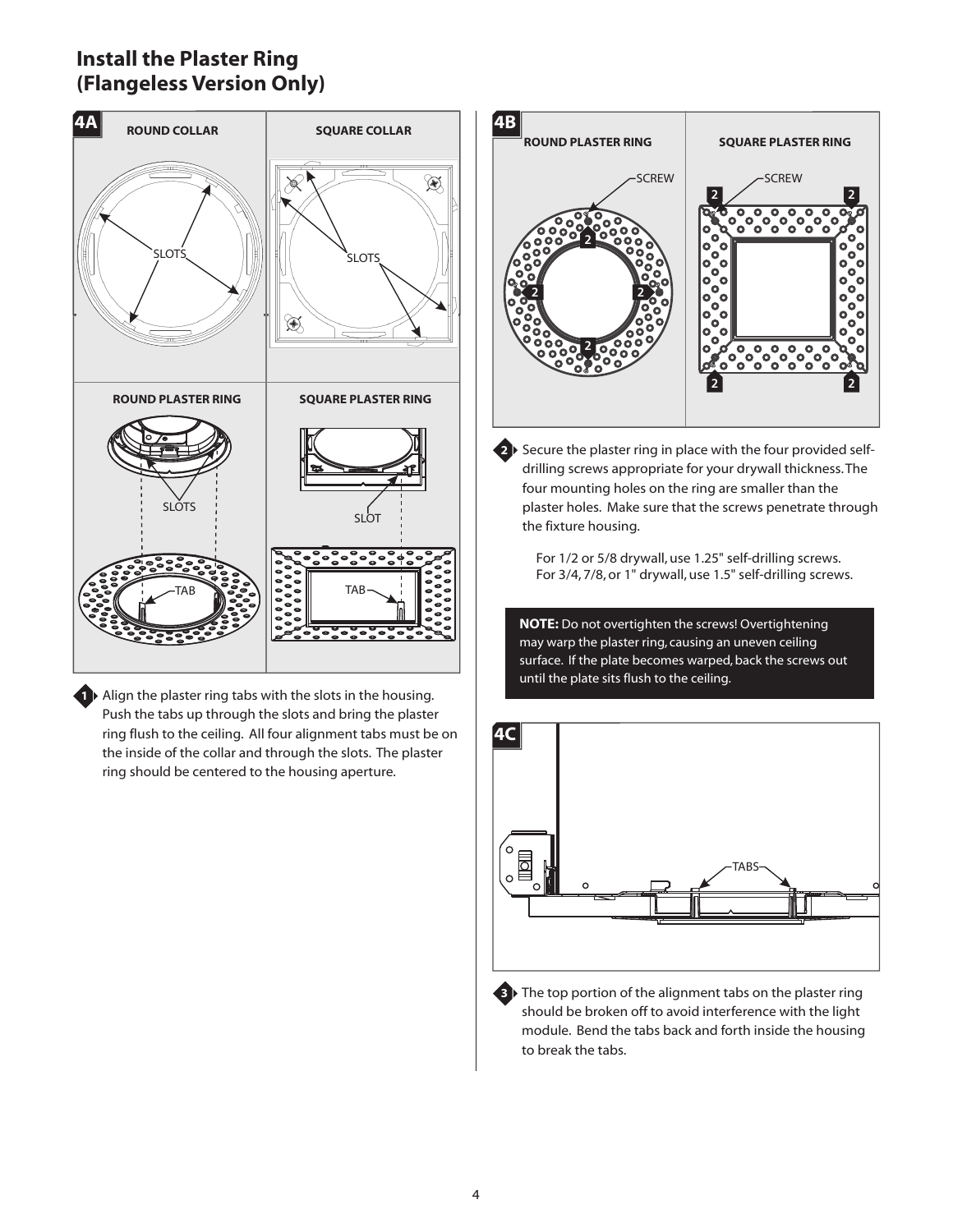

#### **Install the Module**

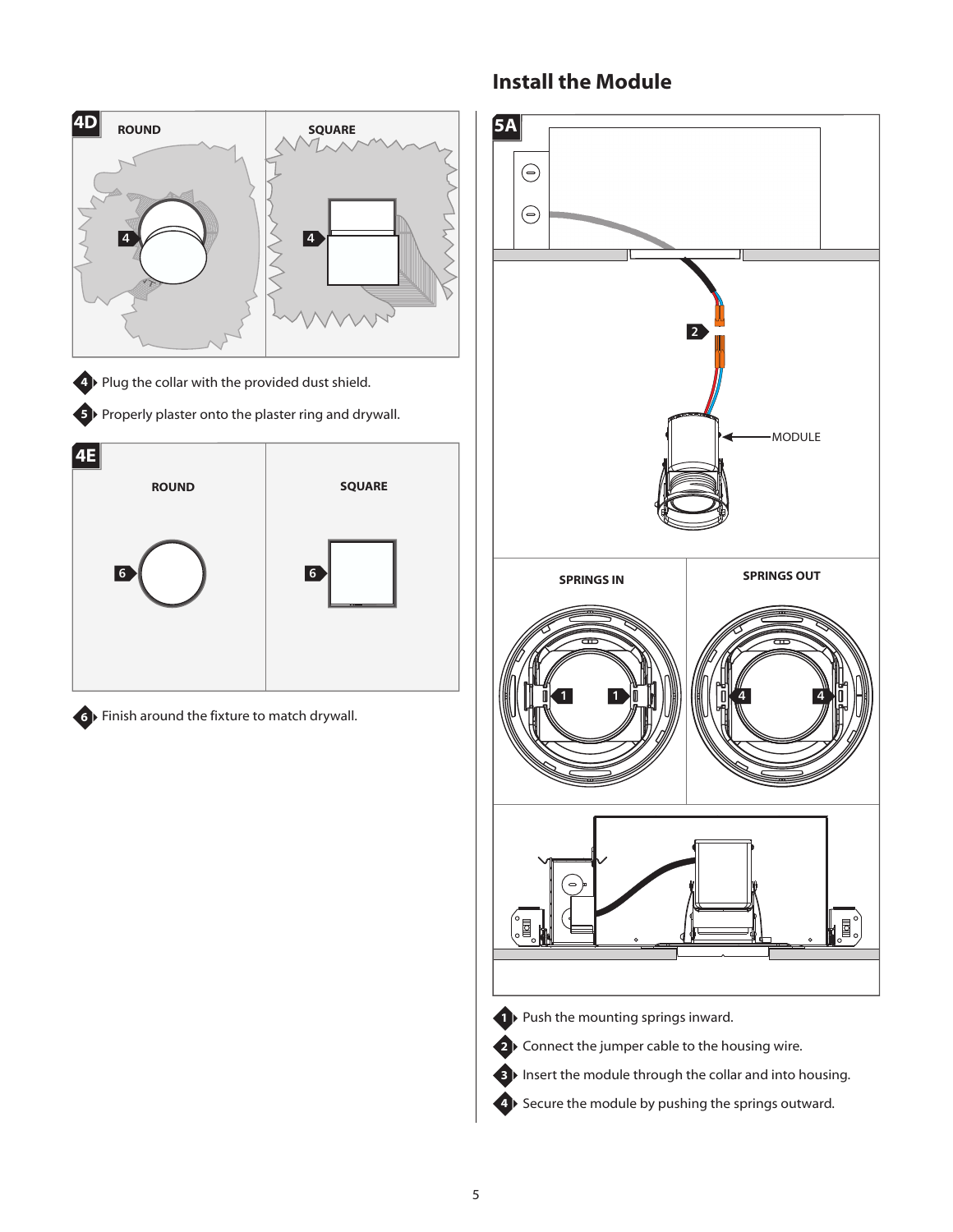### **Adjust the Module**



#### **Note:** Wall Wash models must be set at 30° tilt.

**1** To adjust the module, insert a flat head screw driver into the slot of the module and gently pry the module to the desired angle.



2<sup>)</sup> To tilt the module from a tilted position back towards the 0° downlight position, insert a long screwdriver and contact the back of the heat sink. Using a prying motion, tilt the module inward to the desired position.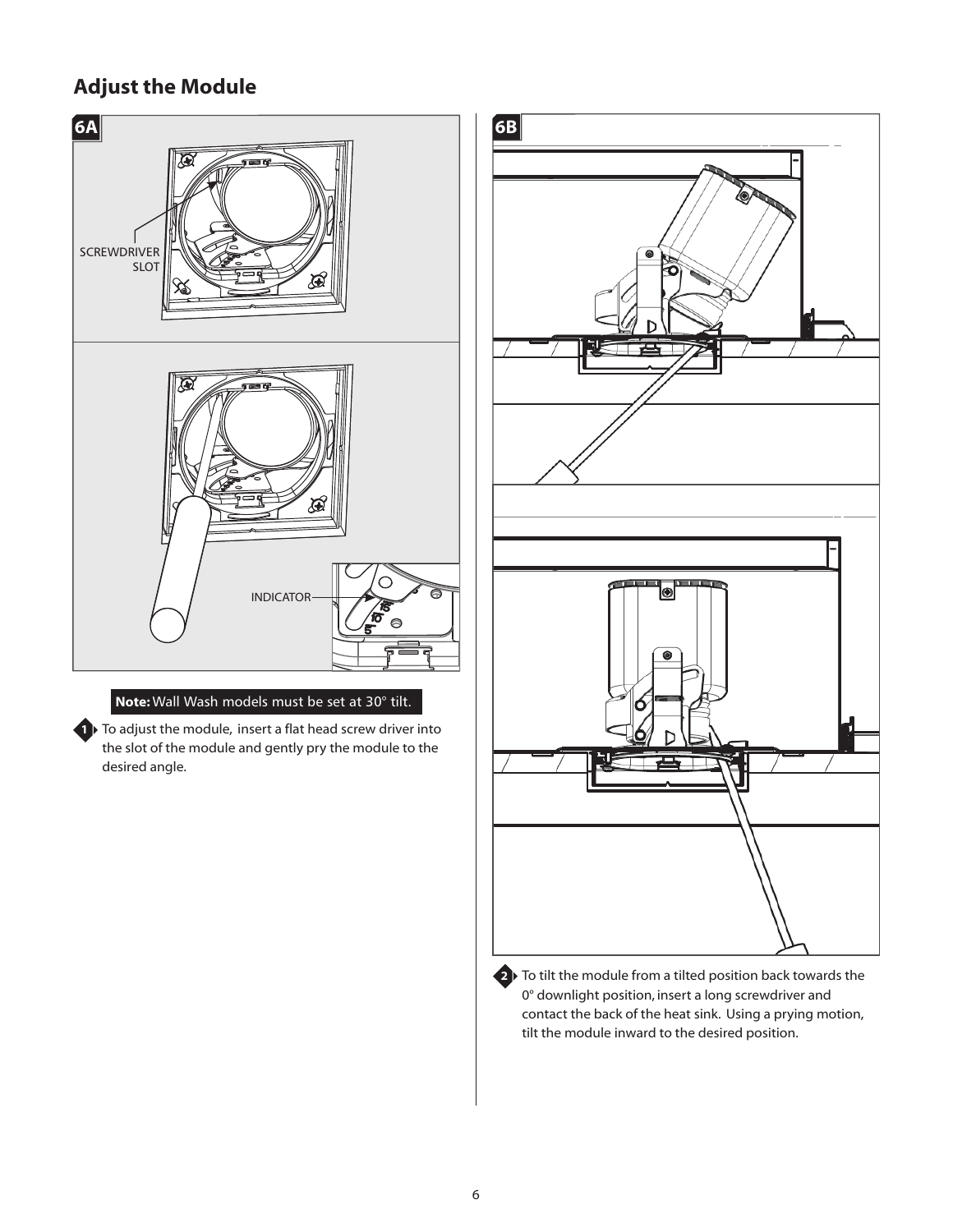#### **Removing the Module**



Use a small flat head screwdriver (3/16" blade or smaller) to pull the mounting springs inward. Insert the screwdriver into the slot in the spring, and pivot the tool to pull in the spring. Repeat for both springs while supporting the module by hand.



**3**

Pull the module down from the housing and disconnect the jumper cable.

### **Install or Replace Optics**